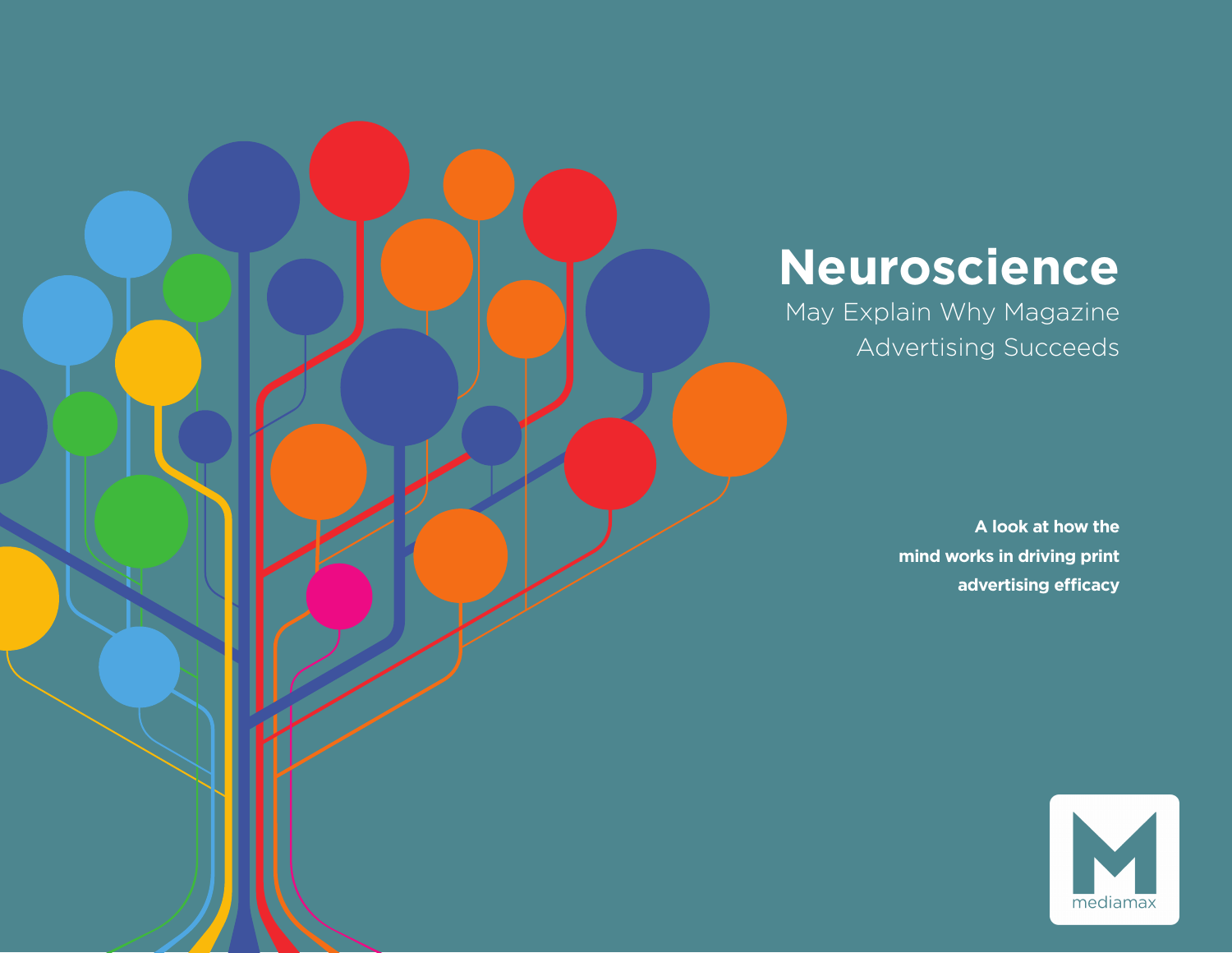…Print and digital advertising are better suited to reaching different demographic groups than other forms of advertising. Digital advertising helps cast a wider geographic net toward a specific kind of customer, whereas traditional print advertising is often more effective at driving business at a local level. " **JJ** 

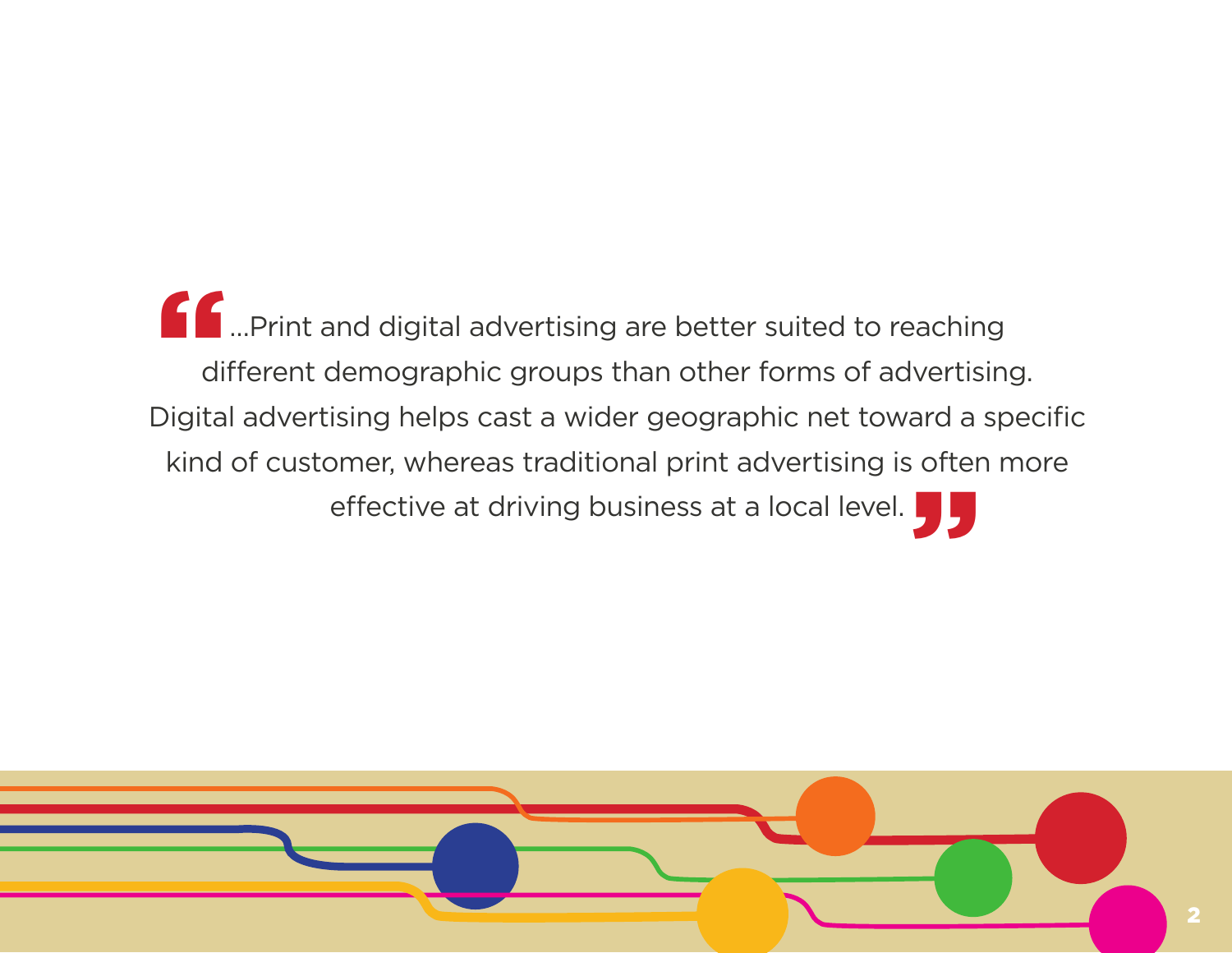### **INTRODUCTION**

**Print magazines are more effective** advertising vehicles than digital media—even when the target audience has viewed the message on multiple digital platforms. This may surprise some, especially advertisers who have shifted dollars away from print to digital media, but **it's a fact.**

In addition, studies show that magazine readership across all platforms and formats, in print and digitally, and through myriad forms of delivery—the web, apps, video streaming services, and podcasts—is strong. Taken together, magazine readership appears to be healthier than it ever was.

**Consumers continue to read magazines** in print as well as on various digital platforms and devices. According to Scott McDonald, President of Nomos Research, a media research consultancy, and former Senior Vice President for Research at Condé Nast Publications, "Even when attention is focused solely on younger consumers and only on the traditional printed format, the audience trend statistics show greater aggregate consumer demand for many categories of print magazines now than in past decades." In fact, except for declining newsstand sales, **print magazine sales have been steady and, in several areas—fashion, celebrity, and men's magazines—growing.**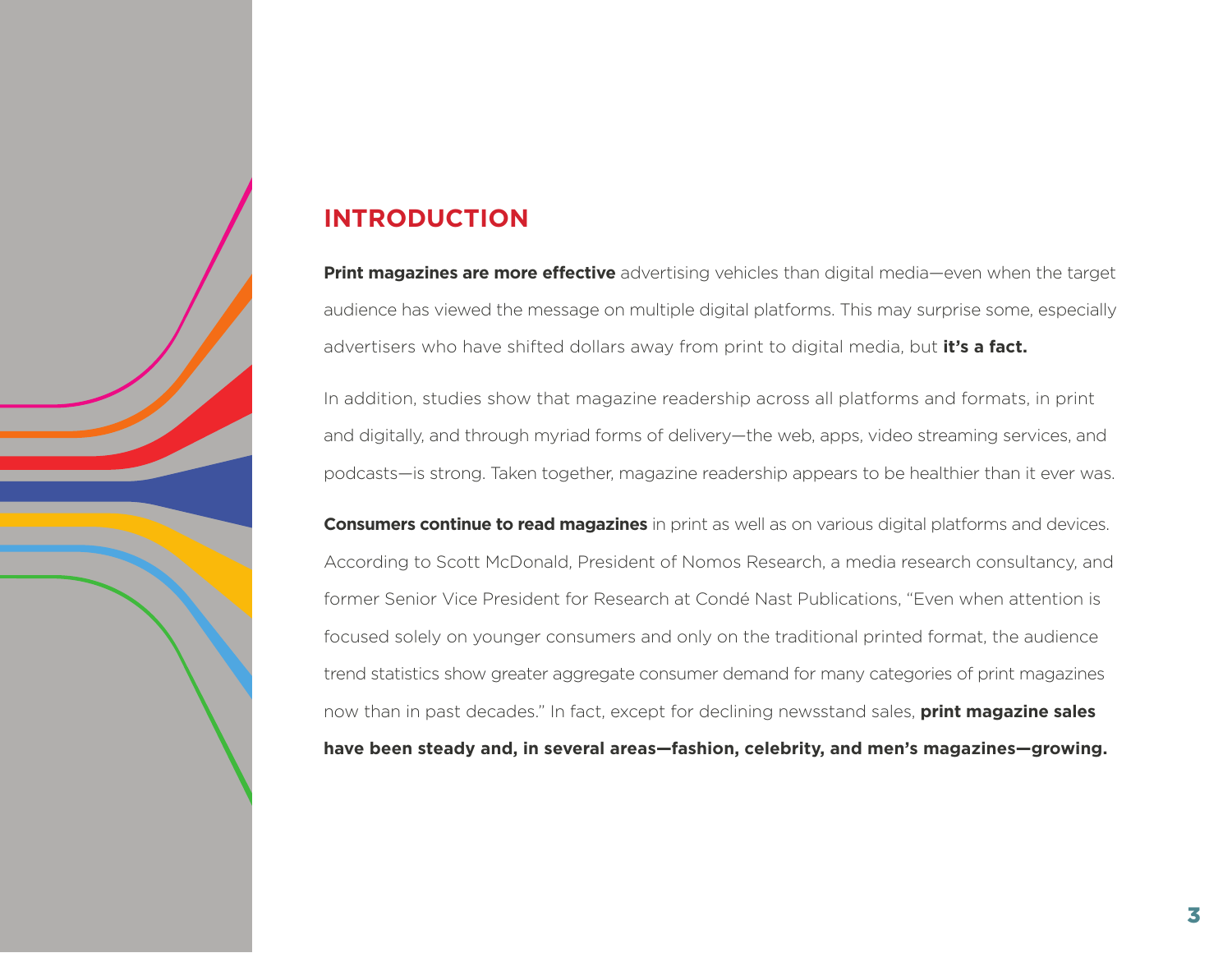### **IN A NUTSHELL:**

Demand is stable and in some areas increasing

Demand increases Demand is stable<br>and in some areas as the number of the number of channels increase<br>example of the number of channels increase

Magazines are read across all formats, platforms, and devices



Demand for many categories seems healthier than ever Younger consumers' demand for print magazines is trending upwards

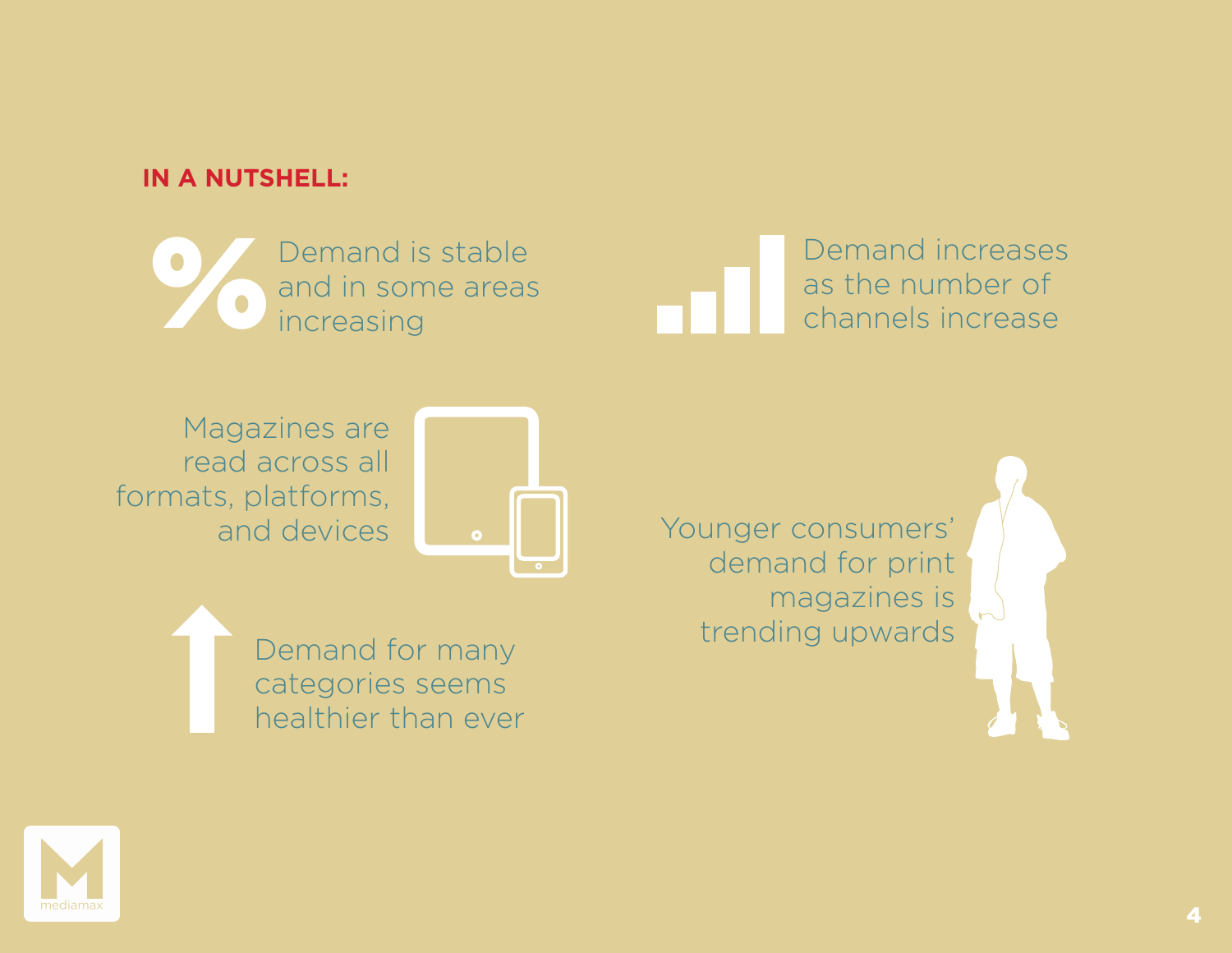#### **WHAT THE DATA DEMONSTRATES**

Despite these facts, some advertisers are reluctant to spend their ad dollars on print versions of magazines. This is true even though quantitative data such as those based on market mix models demonstrate that print magazines deliver the key performance indicators such as ad recall, persuasion, brand consideration, purchase intention, and actual purchase—advertisers are looking for as well as a robust return on their investment.

In fact, Millward Brown Digital, a leading marketing and analytic consultancy, recently reported that **print advertising results in "the greatest increases in persuasion metrics—brand favorability and purchase intent compared to other platforms."**

What's more, the study, which was based on advertisers' own data, found that "when advertisers used print in combination with other platforms, they were most

successful in raising outcome metrics." In essence, Millward Brown concluded that "digital platforms work best when they are connected to powerful traditional media, such as print magazines." As might be expected, print + online + TV produced the best results. Campaigns combining print + online also achieved significant lifts in ad effectiveness, beyond what a single platform would achieve. The least effective campaigns used online alone. Adding print helped consumers recall what they had seen.

So, why has advertising in print magazines declined in the face of increased spending on other media when the data says it shouldn't?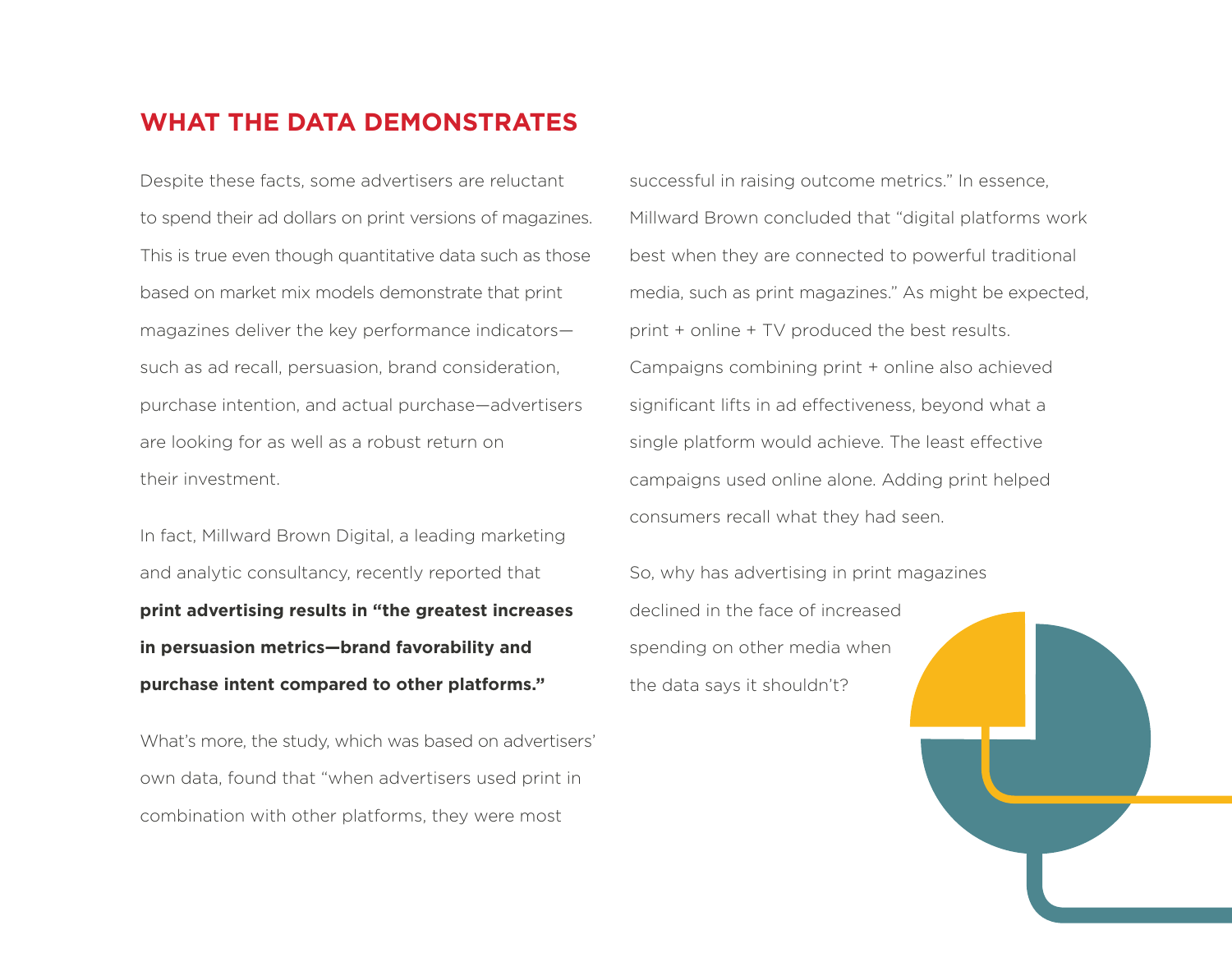# When advertisers used print in combination with other platforms, they were most successful in raising outcome metrics. JJ "

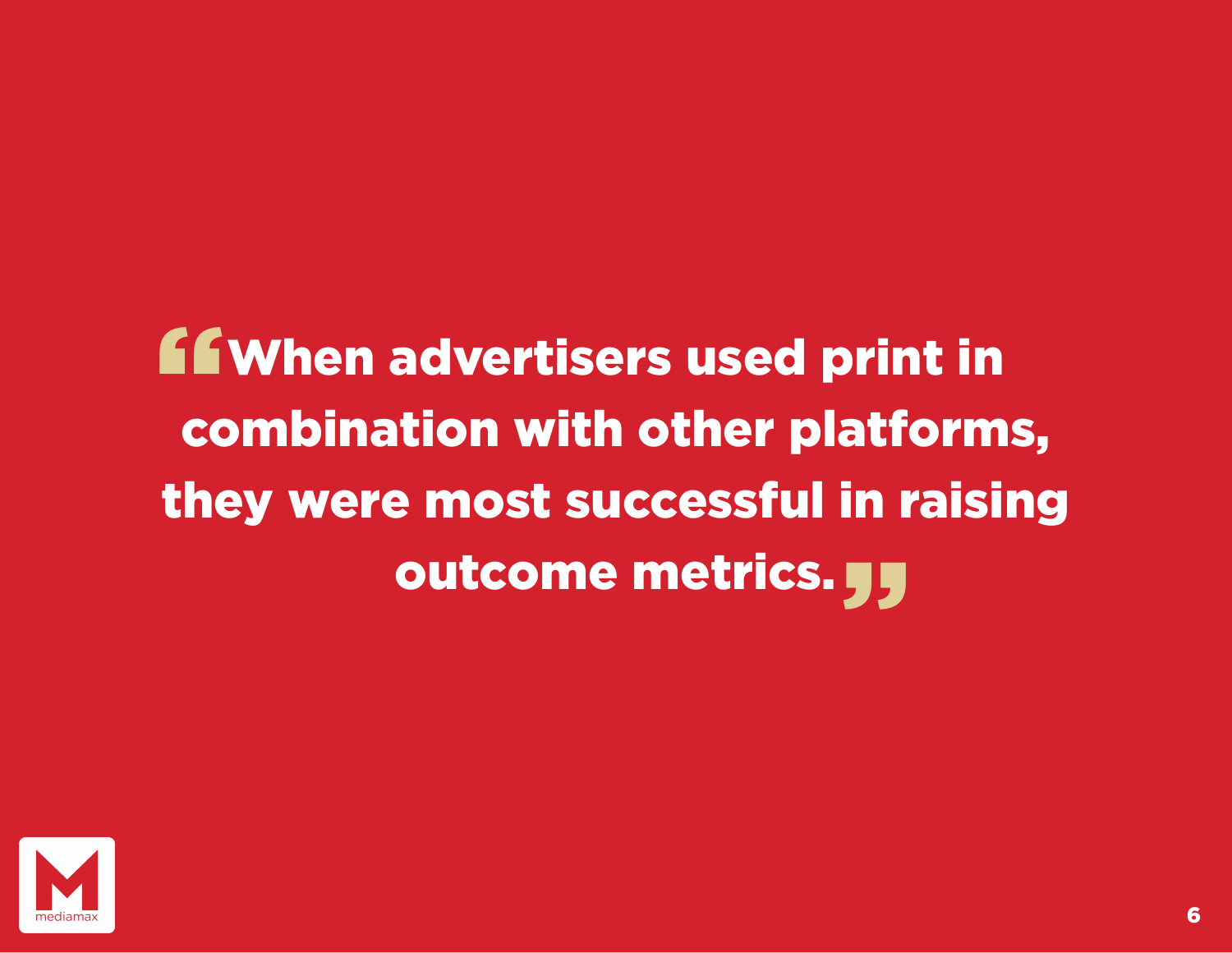### **WHAT'S BEHIND THE DATA: NEUROSCIENCE MAY PROVIDE THE ANSWER**

In their search for the next bright shiny object, advertisers have lost interest in the tried and true and put their dollars behind TV and digital media, but as these empirical studies demonstrate, print magazines deliver real results.

Why is this so? What makes advertising in old-fashioned,

print-on-paper magazines so effective? Could it have something to do with the way it is delivered; that is, print on paper? It turns out there may be good scientific data that explains this phenomenon, that demonstrates why the print format is so very successful as an advertising vehicle despite the stiff competition from other formats.

That evidence comes from recent neuroscientific studies that indicate advertisers may get more "bang for their buck" via print advertising because of the differences in how our mind works when we read print on paper compared with how it reacts when we read online. It turns out that for a variety of reasons, which we'll now explore, print affects the brain in ways that digital does not.

Accordingly, most studies find that, except when time is limited, **comprehension and recall are improved when reading is done on paper as opposed to on-screen.**

One study found that when there were no time limitations, comprehension of those reading on paper was about

> ten points higher than those reading on screen. **On a scale that ranged from 40 to 80, on-screen readers scored approximately 63.2 percent while those reading on paper scored 72.3 %.** The researchers did statistical analysis and determined that the differences "point to specific metacognitive\*

deficits in on-screen learning." It is a

truism that reading online is "noisier"—comes with more disruptions—than reading on paper. One study, for example, demonstrated that unlike reading on paper, reading hypertext required decision-making (should I follow a link or continue reading, for example) and visual processing, which negatively affected reading comprehension and retention.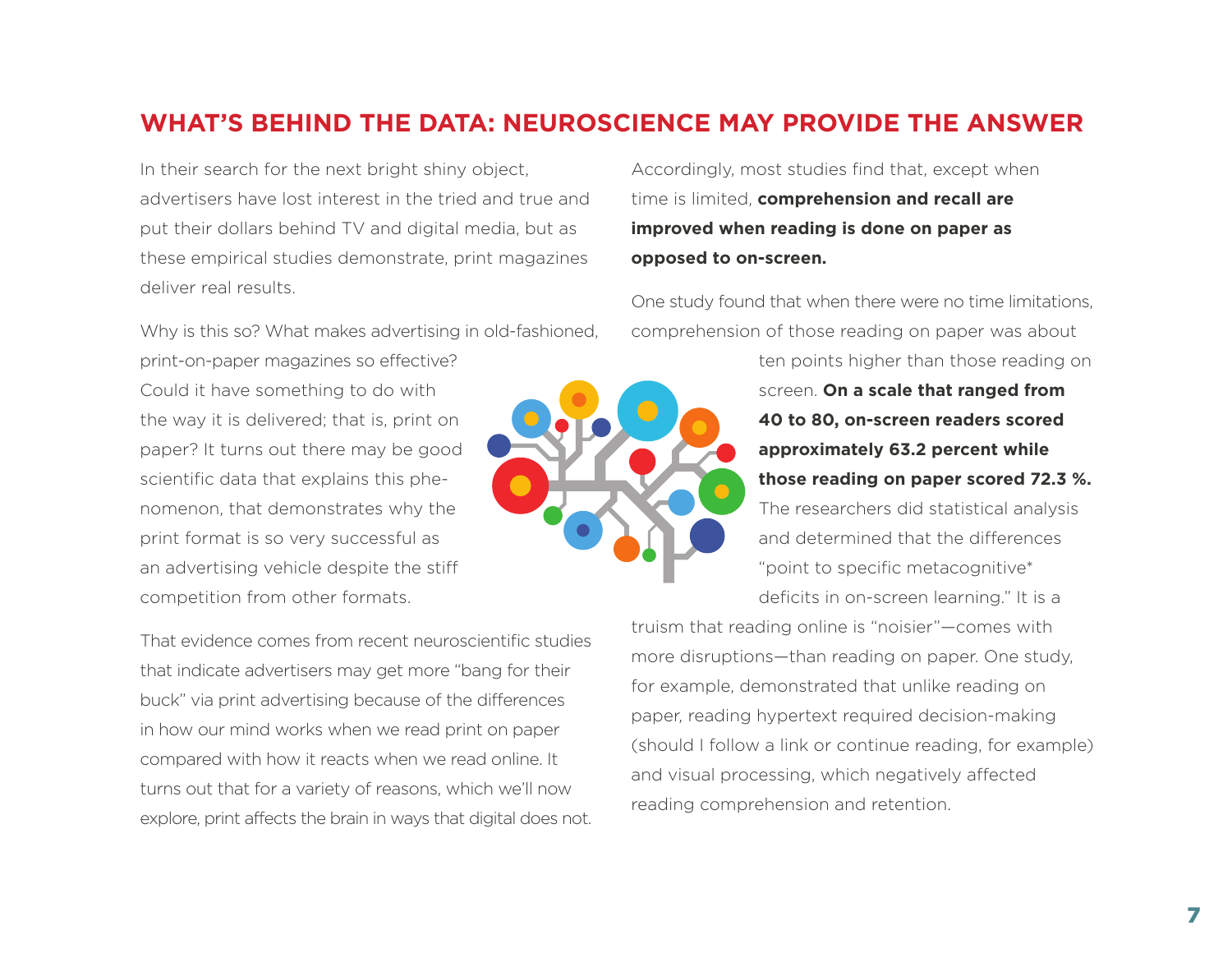### **HOW WE READ: ON-SCREEN VS. PAPER READING**

Studies show that reading online rather than on paper:



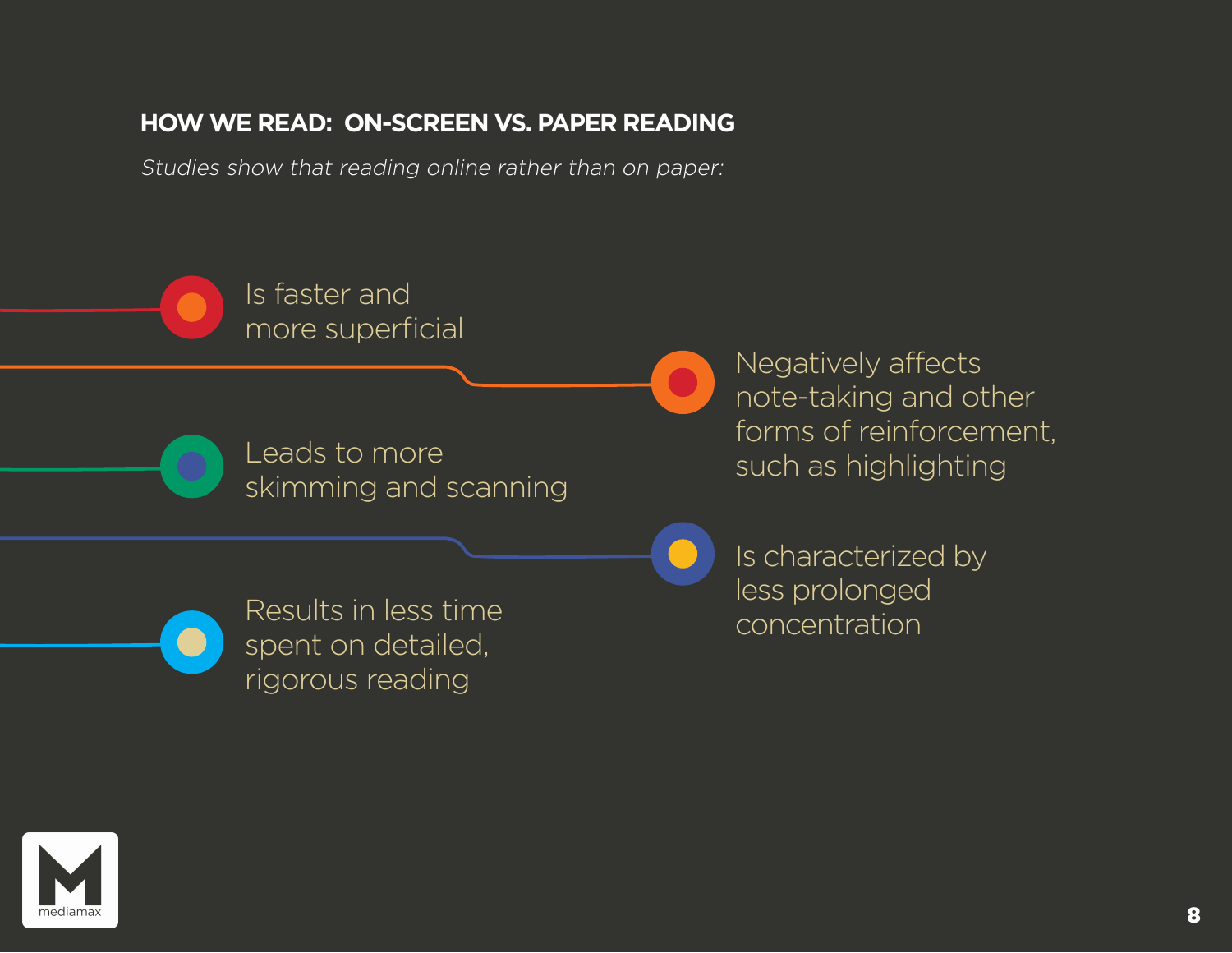This was especially true when the subject matter was unfamiliar. In the view of these researchers the medium itself is not to blame; the culprit is the extra mental tasks required when reading hypertext, which may create an added burden for some readers.

Other researchers disagree. They believe the culprit is the medium itself. Controlling for the "noise," these researchers gave two groups identical linear (no hypertext) texts—one group received the paper version, the other the online version. Reading comprehension scores of those reading the print version were considerably higher than those of the on-screen readers.

Still other studies point to the myriad disruptive multitasking opportunities that intrude on online readers —multiple windows, email, RSS feeds, breaking news, stock quotes, social media, ads, etc.— that conflict with the on-screen reader's ability to comprehend and retain what they read. For example, one study showed that those who typically were heavy multitaskers were more

readily distracted by outside stimuli when trying to learn complex material than non-multitaskers. They not only remembered less well but also performed worse on task-switching activities. As of 2014, twenty studies have concluded that the distraction caused by hyperlinks resulted in lower comprehension and recall.

Other research suggests we read with more than our eyes and our brains; these studies indicate that we read with our other senses as well. From a neuroscientific perspective, this means that we use different parts of our brains to incorporate information received from the different senses—sight, sound, smell, touch and taste.

This research seems to indicate that when people obtain information (including advertising) via different sources using a variety of senses, they understand and remember it better than when the information comes in only one form; that is, through one sense alone. They posit that the greater number of sources reinforce understanding and activate memory.

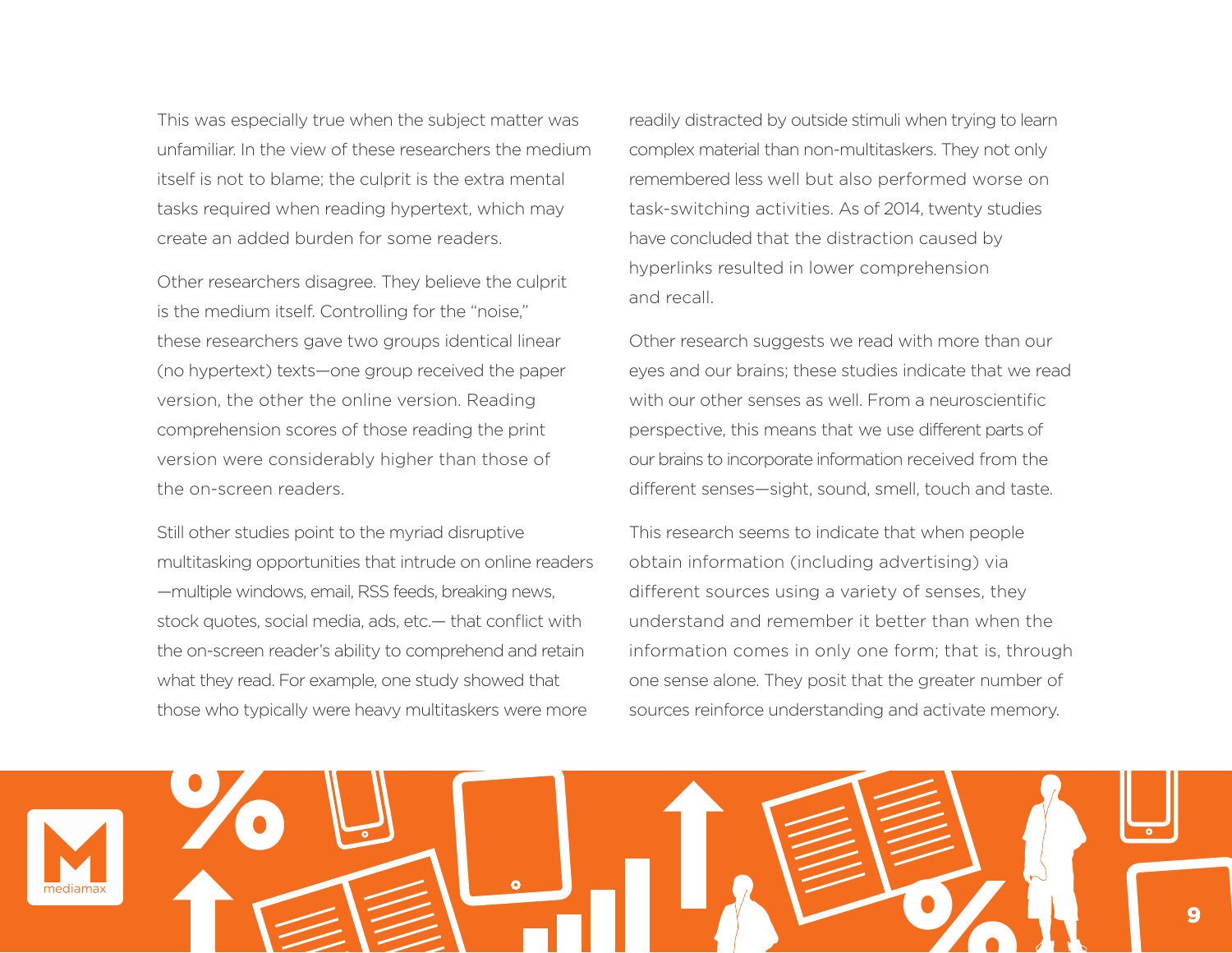Print ads can be read more leisurely, and be more evocative; they can encourage readers to fantasize, to put themselves in the picture.<mark>55</mark> **"**<br>"

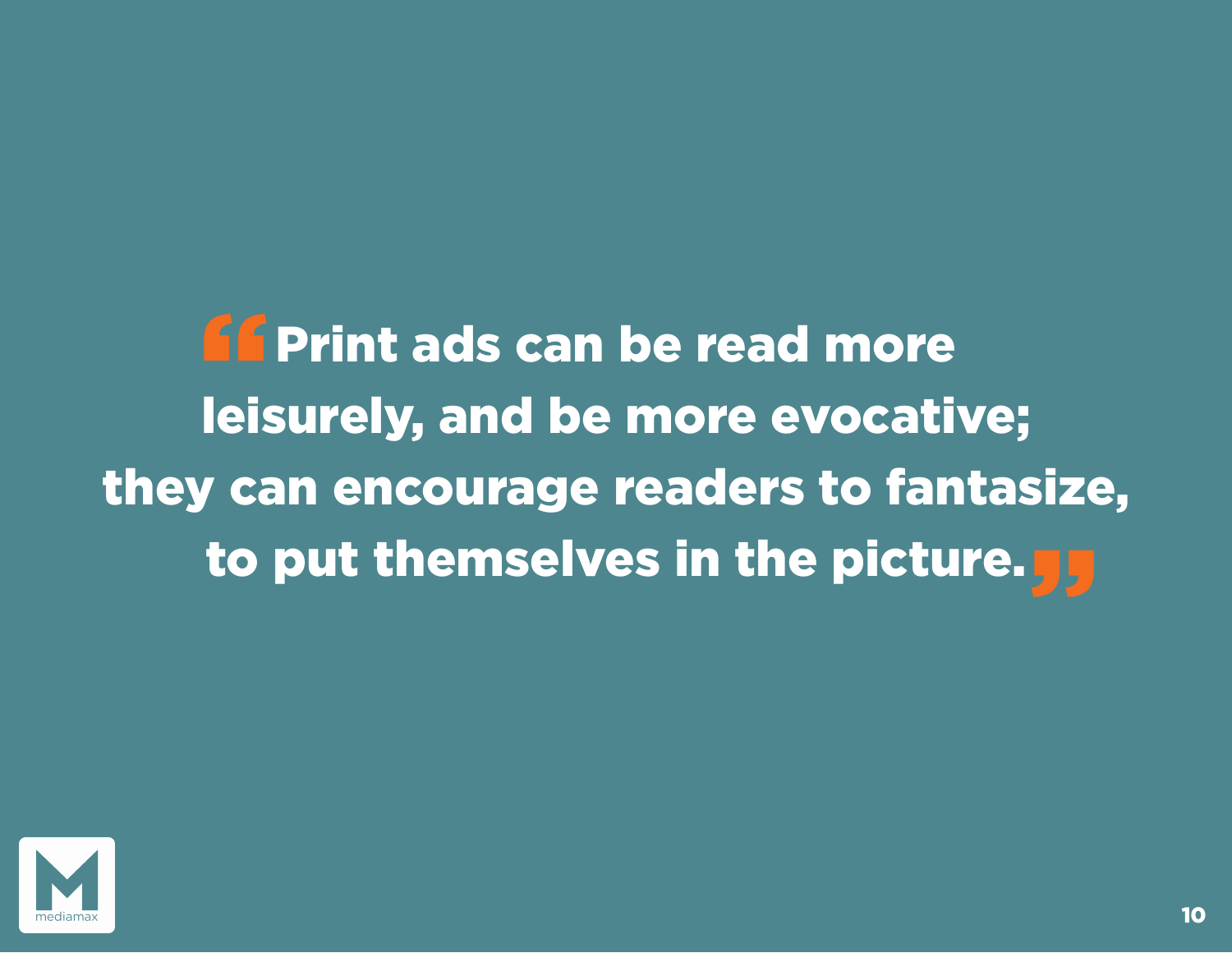

Thus, our senses and motor skills enhance how we perceive what we read. Consequently, since online text is perceived predominantly through one sense—sight our ability to retain what we read is limited, and is vastly different from our ability to retain information gained from reading print on paper where in addition to sight, there is touch, sound (pages turning), and occasionally even smell.

On the other hand, some studies have focused solely on the sense of touch—the sensation readers get from

physically touching paper as they read—and connect this sensation to the earliest development of language. These researchers believe this connection accounts for the greater emotional engagement readers have to the paper-based reading experience and therefore their ability to retain more of what they read.

Neuroscientific analyses of direct mail campaigns, for example, demonstrate that ads on paper evoke a greater emotional response than on-screen ads and that readers are more likely to remember the ad on paper one week later. This result correlated with increased activation of the hippocampus—the part of the brain associated with long-term memory—and the parahippocampal place area, associated with memory retrieval, on the part of the print-exposed group when compared with the digital-exposed group. They also exhibited more activity in the ventral striatum, which, according to Sameer Sheth, MD, PhD, "plays an important role in the circuitry of reward-oriented behavior…[and] has extensive interconnections with both the limbic lobe of the brain, which processes emotions such as pleasure and fear, and the basal ganglia, which is involved in learning and motor control." Other studies link it to reward processing and desirability; all in all these findings are good news for print-on-paper publications and their advertisers.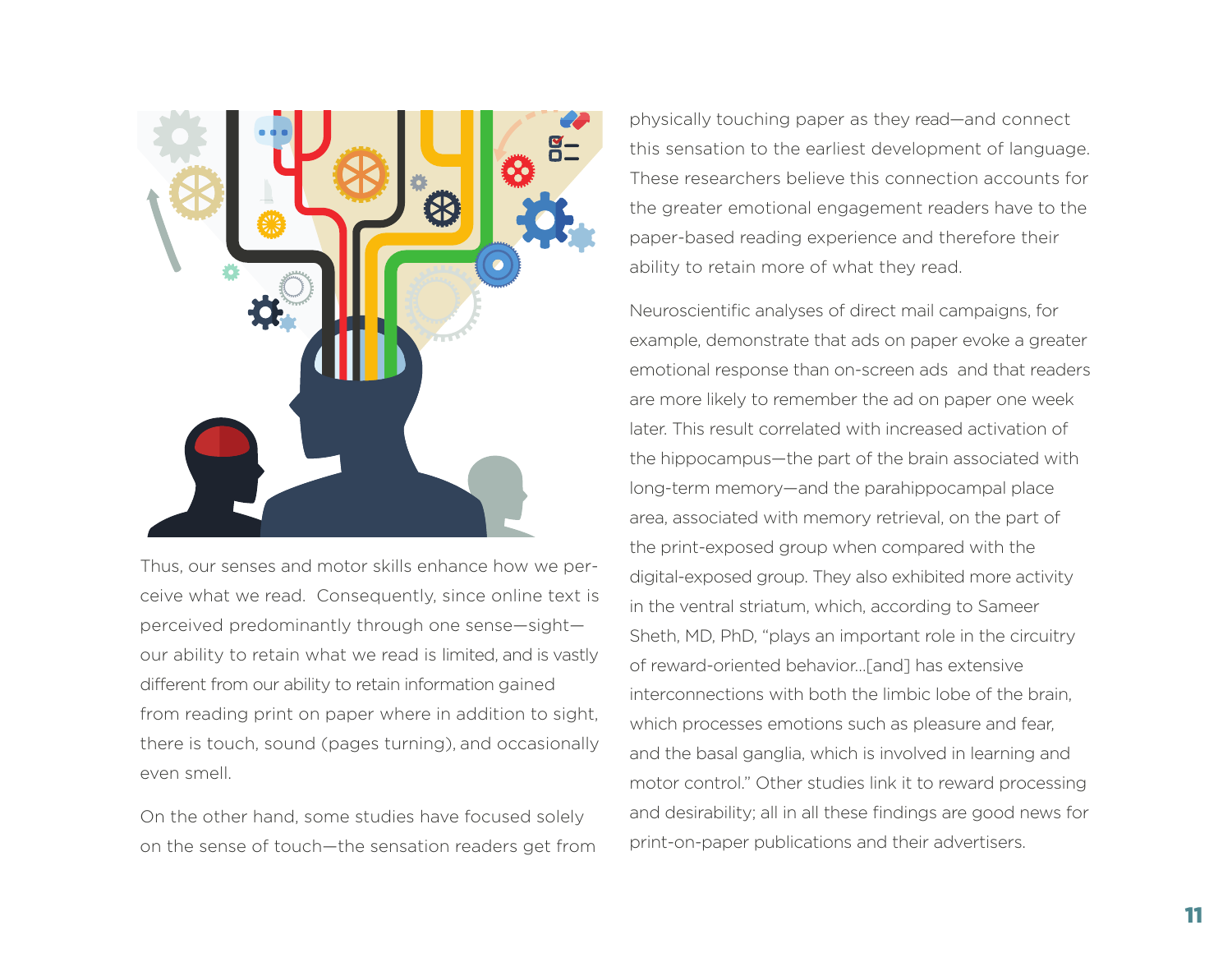It is not surprising therefore that people, even younger people, choose print on paper for reading. In the case of magazine reading, **studies find that readers choose the print version even when digital versions are readily available.**

### **CONCLUSION AND EXECUTIVE SUMMARY**

Although all the evidence is still not in and more research is needed, thus far neuroscientific research appears to validate other more traditional research (surveys, eyetracking, question-and-answer testing) into reading preferences as well as what we intuitively know: reading on paper is a more comfortable, more enjoyable experience, and offers the added benefit of greater understanding and retention. This is in part because we read more slowly and deeply and are more focused when we read print on paper than when we read digitally, but also, neuroscientists say, because of the various ways in which our brains acquire information.

Based on the differences between how readers interact with on-screen and print information, we can conclude that to be remembered digital ads should be concise and designed to make an immediate impact whereas

print ads can be read more leisurely, and be more evocative; they can encourage readers to fantasize, to put themselves in the picture.

If further neuroscientific research into how we read and its impact on how we respond to what we read continues to corroborate these early findings, it suggests advertisers will need to reevaluate where they are placing their advertising dollars and what type of advertising is suitable to the way in which readers interact with the different media. This is not to say they should abandon digital advertising, rather it implies that they **need to place greater emphasis on print and that the two will ultimately reinforce one another.**